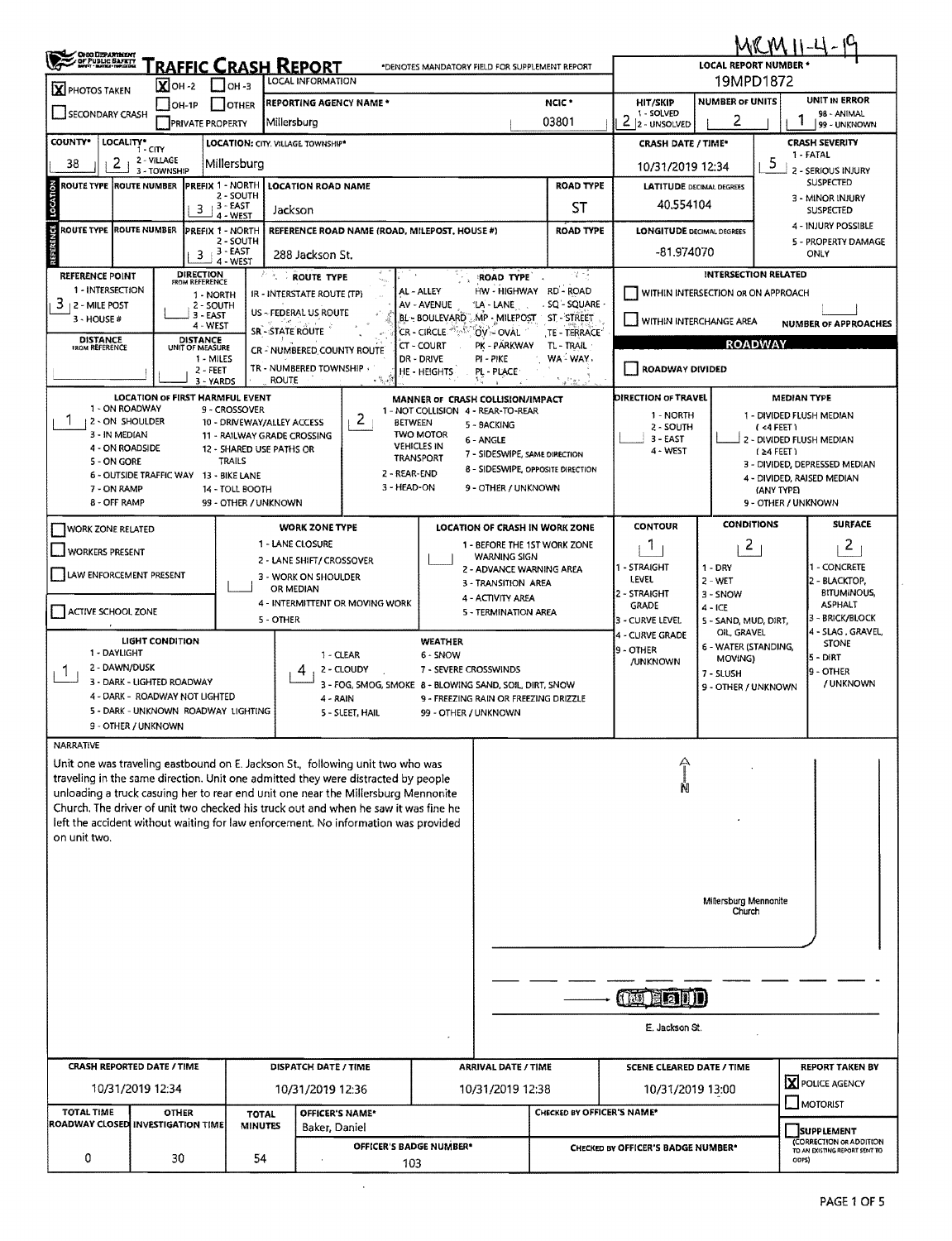|                                                               | OHIO DEPARTMENT                                                                             |                                                               | <b>LOCAL REPORT NUMBER</b>                         |                                                                        |                      |                                                             |                                                                  |                                                                         |    |                                                               |  |  |  |
|---------------------------------------------------------------|---------------------------------------------------------------------------------------------|---------------------------------------------------------------|----------------------------------------------------|------------------------------------------------------------------------|----------------------|-------------------------------------------------------------|------------------------------------------------------------------|-------------------------------------------------------------------------|----|---------------------------------------------------------------|--|--|--|
|                                                               |                                                                                             | 19MPD1872                                                     |                                                    |                                                                        |                      |                                                             |                                                                  |                                                                         |    |                                                               |  |  |  |
| UNIT #                                                        | OWNER NAME: LAST, FIRST, MIDDLE (C) SAME AS DRIVER)                                         |                                                               | OWNER PHONE; INCLUDE AREA CODE (E) SAME AS DRIVER) | DAMAGE                                                                 |                      |                                                             |                                                                  |                                                                         |    |                                                               |  |  |  |
|                                                               | HAZELETT, DENICE, JEAINE                                                                    |                                                               |                                                    |                                                                        | 330-473-9218         |                                                             |                                                                  | <b>DAMAGE SCALE</b><br>3 - FUNCTIONAL DAMAGE                            |    |                                                               |  |  |  |
|                                                               | OWNER ADDRESS: STREET, CITY, STATE, ZIP ( C) SAME AS DRIVER)                                |                                                               | 1 - NONE<br>4<br>2 - MINOR DAMAGE                  |                                                                        | 4 - DISABLING DAMAGE |                                                             |                                                                  |                                                                         |    |                                                               |  |  |  |
|                                                               | 15211 TR 123, MILLERSBURG, OH, 44654<br>COMMERCIAL CARRIER: NAME, ADDRESS, CITY, STATE, ZIP |                                                               |                                                    |                                                                        |                      |                                                             | COMMERCIAL CARRIER PHONE: INCLUDE AREA CODE                      |                                                                         |    | 9 - UNKNOWN                                                   |  |  |  |
|                                                               |                                                                                             |                                                               |                                                    |                                                                        |                      |                                                             |                                                                  |                                                                         |    | DAMAGED AREA(S)                                               |  |  |  |
| LP STATE   LICENSE PLATE #<br><b>VEHICLE IDENTIFICATION #</b> |                                                                                             |                                                               |                                                    |                                                                        |                      | <b>VEHICLE YEAR</b>                                         | <b>VEHICLE MAKE</b>                                              |                                                                         |    | INDICATE ALL THAT APPLY                                       |  |  |  |
| OH                                                            | <b>GUE1448</b>                                                                              |                                                               |                                                    | 1HGCD5602VA191722                                                      |                      | 1997                                                        | <b>HONDA</b>                                                     |                                                                         |    |                                                               |  |  |  |
| <b>X</b> INSURANCE                                            | <b>INSURANCE COMPANY</b><br><b>GEICO</b>                                                    |                                                               | 4455001794                                         | <b>INSURANCE POLICY #</b>                                              |                      | <b>COLOR</b>                                                | <b>VEHICLE MODEL</b><br><b>ACCORD</b>                            |                                                                         |    |                                                               |  |  |  |
|                                                               | <b>TYPE OF USE</b>                                                                          |                                                               |                                                    | US DOT #                                                               |                      | GLD<br>TOWED BY: COMPANY NAME                               |                                                                  |                                                                         |    |                                                               |  |  |  |
| <b>COMMERCIAL</b>                                             | GOVERNMENT                                                                                  | IN EMERGENCY<br>RESPONSE                                      |                                                    |                                                                        |                      | <b>EMMONS</b>                                               |                                                                  |                                                                         |    |                                                               |  |  |  |
| <b>INTERLOCK</b>                                              |                                                                                             | # OCCUPANTS                                                   |                                                    | VEHICLE WEIGHT GVWR/GCWR<br>1 - ≤10K LBS.                              |                      | <b>HAZARDOUS MATERIAL</b><br>MATERIAL<br>CLASS <sup>#</sup> | PLACARD ID#                                                      |                                                                         |    |                                                               |  |  |  |
| DEVICE<br>EQUIPPED                                            | <b>HIT/SKIP UNIT</b>                                                                        |                                                               |                                                    | 2 - 10.001 - 26K LBS.<br>$3 - 26K$ LBS.                                |                      | RELEASED<br><b>PLACARD</b>                                  |                                                                  |                                                                         |    |                                                               |  |  |  |
|                                                               | 1 - PASSENGER CAR                                                                           | 6 - VAN (9-15 SEATS)                                          |                                                    | 12 - GOLF CART                                                         |                      | 18 - LIMO (LIVERY VEHICLE)                                  | 23 - PEDESTRIAN/SKATER                                           |                                                                         |    |                                                               |  |  |  |
|                                                               | 2 - PASSENGER VAN<br>(MINIVAN)                                                              | 7 - MOTORCYCLE 2-WHEELED<br>8 - MOTORCYCLE 3-WHEELED          |                                                    | 13 - SNOWMOBILE<br>14 - SINGLE UNIT                                    | 20 - OTHER VEHICLE   | 19 - BUS (16+ PASSENGERS)                                   | 24 - WHEELCHAIR (ANY TYPE)<br>25 - OTHER NON-MOTORIST            |                                                                         |    |                                                               |  |  |  |
| UNIT TYPE 3 - SPORT UTILITY                                   |                                                                                             |                                                               |                                                    |                                                                        |                      |                                                             |                                                                  |                                                                         |    |                                                               |  |  |  |
|                                                               | VEHICLE<br>4 - PICK UP                                                                      | 10 - MOPED OR MOTORIZED<br>BICYCLE                            |                                                    | 15 - SEMI-TRACTOR<br>16 - FARM EQUIPMENT                               |                      | 22 - ANIMAL WITH RIDER OR<br>ANIMAL-DRAWN VEHICLE           | 27 - TRAIN                                                       |                                                                         |    |                                                               |  |  |  |
|                                                               | S - CARGO VAN<br>(ATV/UTV)                                                                  | 11 - ALL TERRAIN VEHICLE                                      | 17 - MOTORHOME                                     | 99 - UNKNOWN OR HIT/SKIP                                               |                      |                                                             |                                                                  |                                                                         |    |                                                               |  |  |  |
| ರ                                                             | # OF TRAILING UNITS                                                                         |                                                               |                                                    |                                                                        |                      |                                                             |                                                                  |                                                                         |    |                                                               |  |  |  |
| EHE <sub>3</sub>                                              | WAS VEHICLE OPERATING IN AUTONOMOUS<br>MODE WHEN CRASH OCCURRED?                            |                                                               |                                                    | 0 - NO AUTOMATION                                                      |                      | 3 - CONDITIONAL AUTOMATION 9 - UNKNOWN                      |                                                                  |                                                                         |    |                                                               |  |  |  |
|                                                               |                                                                                             | 0                                                             |                                                    | 1 - DRIVER ASSISTANCE                                                  |                      | 4 - HIGH AUTOMATION                                         |                                                                  |                                                                         |    |                                                               |  |  |  |
|                                                               | 1 - YES 2 - NO 9 - OTHER / UNKNOWN AUTONOMOUS 2 - PARTIAL AUTOMATION S - FULL AUTOMATION    | MODE LEVEL                                                    |                                                    |                                                                        |                      |                                                             |                                                                  |                                                                         |    |                                                               |  |  |  |
|                                                               | 1 - NONE                                                                                    | 6 - BUS - CHARTER/TOUR                                        |                                                    | 11 - FIRE                                                              | 16 - FARM            |                                                             | 21 - MAIL CARRIER                                                |                                                                         |    |                                                               |  |  |  |
|                                                               | 2 - TAXI<br>3 - ELECTRONIC RIDE                                                             | 7 - 8US - INTERCITY<br>B - 8US - SHUTTLE                      |                                                    | 12 - MILITARY<br>13 - POLICE                                           |                      | 17 - MOWING<br>18 - SNOW REMOVAL                            | 99 - OTHER / UNKNOWN                                             |                                                                         |    |                                                               |  |  |  |
| <b>SPECIAL</b>                                                | <b>SHARING</b><br><b>FUNCTION 4 - SCHOOL TRANSPORT</b>                                      | 9 - BUS - OTHER                                               |                                                    | 14 - PUBLIC UTILITY                                                    |                      | 19 - TOWING<br>20 - SAFETY SERVICE                          |                                                                  |                                                                         |    |                                                               |  |  |  |
|                                                               | 5 - BUS - TRANSIT/COMMUTER                                                                  | 10 - AMBULANCE                                                |                                                    | 1S - CONSTRUCTION EQUIP.                                               |                      | PATROL                                                      |                                                                  |                                                                         | 12 |                                                               |  |  |  |
|                                                               | 1 - NO CARGO BODY TYPE                                                                      | 4 - LOGGING                                                   |                                                    | 7 - GRAIN/CHIPS/GRAVEL                                                 | 11 - DUMP            |                                                             | 99 - OTHER / UNKNOWN                                             |                                                                         |    |                                                               |  |  |  |
| CARGO                                                         | / NOT APPLICABLE<br>2 - BUS                                                                 | S - INTERMODAL<br><b>CONTAINER CHASSIS</b>                    |                                                    | 8 - POLE<br>9 - CARGO TANK                                             |                      | 12 - CONCRETE MIXER<br>13 - AUTO TRANSPORTER                |                                                                  |                                                                         |    | ۰<br>- H T I                                                  |  |  |  |
| <b>BODY</b><br>TYPE                                           | 3 - VEHICLE TOWING<br>ANOTHER MOTOR VEHICLE                                                 | 6 - CARGOVAN<br>/ENCLOSED BOX                                 |                                                    | 10 - FLAT BED                                                          |                      | 14 - GARBAGE/REFUSE                                         |                                                                  |                                                                         |    |                                                               |  |  |  |
|                                                               | 1 - TURN SIGNALS                                                                            | 4 - BRAKES                                                    |                                                    | 7 - WORN OR SLICK TIRES                                                |                      | 9 MOTOR TROUBLE                                             | 99 - OTHER / UNKNOWN                                             |                                                                         |    |                                                               |  |  |  |
| <b>VEHICLE</b>                                                | 2 - HEAD LAMPS<br>3 - TAIL LAMPS                                                            | <b>S-STEERING</b><br><b>6 - TIRE BLOWOUT</b>                  |                                                    | <b>B - TRAILER EQUIPMENT</b><br>DEFECTIVE                              |                      | 10 - DISABLED FROM PRIOR<br><b>ACCIDENT</b>                 |                                                                  |                                                                         |    |                                                               |  |  |  |
| DEFECTS                                                       |                                                                                             |                                                               |                                                    |                                                                        |                      |                                                             |                                                                  | $\Box$ - NO DAMAGE [ 0 ]                                                |    | L- UNDERCARRIAGE [ 14 ]                                       |  |  |  |
|                                                               | 1 - INTERSECTION -<br>MARKED CROSSWALK                                                      | 4 - MIDBLOCK -                                                |                                                    | 7 - SHOULDER/ROADSIDE                                                  |                      | 10 - DRIVEWAY ACCESS                                        | 99 - OTHER / UNKNOWN                                             | $\Box$ -TOP[13]                                                         |    | $LJ$ - ALL AREAS [ 15 ]                                       |  |  |  |
| NON-                                                          | 2 - INTERSECTION -                                                                          | MARKED CROSSWALK<br>S - TRAVEL LANE -                         |                                                    | 8 - SIDEWALK<br>9 - MEDIAN/CROSSING                                    |                      | 11 - SHARED USE PATHS<br>OR TRAILS                          |                                                                  |                                                                         |    |                                                               |  |  |  |
| MOTORIST<br>LOCATION                                          | UNMARKED CROSSWALK<br>3 - INTERSECTION - OTHER                                              | <b>OTHER LOCATION</b><br><b>6 - BICYCLE LANE</b>              |                                                    | <b>ISLAND</b>                                                          |                      | 12 - FIRST RESPONDER<br>AT INCIDENT SCENE                   |                                                                  |                                                                         |    | $\Box$ - UNIT NOT AT SCENE [ 16 ]                             |  |  |  |
|                                                               | NON-CONTACT                                                                                 | 1 - STRAIGHT AHEAD<br>2 - BACKING                             |                                                    | 9 - LEAVING TRAFFIC<br>LANE                                            |                      | JOGGING, PLAYING                                            | 1S - WALKING, RUNNING. 21 - STANDING OUTSIDE<br>DISABLED VEHICLE |                                                                         |    | <b>INITIAL POINT OF CONTACT</b>                               |  |  |  |
| 3                                                             | 2 - NON-COLLISION                                                                           | 3 - CHANGING LANES                                            |                                                    | 10 - PARKED                                                            |                      | 16 - WORKING                                                | 99 - OTHER / UNKNOWN                                             | 0 - NO DAMAGE                                                           |    | 14 - UNDERCARRIAGE                                            |  |  |  |
| <b>ACTION</b>                                                 | 3 - STRIKING<br>4 - STRUCK                                                                  | 4 - OVERTAKING/PASSING<br>PRE-CRASH S - MAKING RIGHT TURN     |                                                    | 11 - SLOWING OR STOPPED<br>IN TRAFFIC                                  |                      | 17 - PUSHING VEHICLE<br>18 - APPROACHING OR                 |                                                                  | 1-12 - REFER TO UNIT 15 - VEHICLE NOT AT SCENE<br>12.<br><b>DIAGRAM</b> |    |                                                               |  |  |  |
|                                                               | S - BOTH STRIKING                                                                           | ACTIONS 6 - MAKING LEFT TURN<br>7 - MAKING U-TURN             |                                                    | 12 - DRIVERLESS<br>13 - NEGOTIATING A CURVE                            |                      | LEAVING VEHICLE<br>19 - STANDING                            |                                                                  | 13 - TOP                                                                |    | 99 - UNKNOWN                                                  |  |  |  |
|                                                               | & STRUCK<br>9 - OTHER / UNKNOWN                                                             | <b>B - ENTERING TRAFFIC</b><br>LANE                           |                                                    | 14 - ENTERING OR CROSSING<br>SPECIFIED LOCATION                        |                      | 20 - OTHER NON-MOTORIST                                     |                                                                  |                                                                         |    |                                                               |  |  |  |
|                                                               | 1 - NONE                                                                                    |                                                               |                                                    | 8 - FOLLOWING TOO CLOSE 13 - IMPROPER START FROM                       |                      | 18 - OPERATING DEFECTIVE                                    | 23 - OPENING DOOR INTO                                           | <b>TRAFFICWAY FLOW</b>                                                  |    | TRAFFIC<br>TRAFFIC CONTROL                                    |  |  |  |
|                                                               | 2 - FAILURE TO YIELD<br>3 - RAN RED LIGHT                                                   | /ACDA<br>9 - IMPROPER LANE                                    |                                                    | A PARKED POSITION<br>14 - STOPPED OR PARKED                            |                      | <b>EQUIPMENT</b><br>19 - LOAD SHIFTING                      | ROADWAY<br>99 - OTHER IMPROPER                                   | 1 - ONE-WAY                                                             |    | 1 - ROUNDABOUT 4 - STOP SIGN                                  |  |  |  |
|                                                               | 4 - RAN STOP SIGN<br><b>S - UNSAFE SPEED</b>                                                | CHANGE<br>10 - IMPROPER PASSING                               |                                                    | ILLEGALLY<br>15 - SWERVING TO AVOID                                    |                      | /FALLING/SPILLING<br>20 - IMPROPER CROSSING                 | <b>ACTION</b>                                                    | 2 - TWO-WAY<br>2                                                        | 6  | 2 - SIGNAL<br>S - YIELD SIGN<br>3 - FLASHER<br>6 - NO CONTROL |  |  |  |
|                                                               | CONTRIBUTING 6 - IMPROPER TURN<br>CIRCUMSTANCES <sub>7</sub> LEFT OF CENTER                 | 11 - DROVE OFF ROAD                                           |                                                    | 16 - WRONG WAY                                                         |                      | 21 - LYING IN ROADWAY                                       |                                                                  |                                                                         |    |                                                               |  |  |  |
|                                                               |                                                                                             | 12 - IMPROPER BACKING                                         |                                                    | 17 - VISION OBSTRUCTION                                                |                      | 22 - NOT DISCERNIBLE                                        |                                                                  | # OF THROUGH LANES<br>ON ROAD                                           |    | <b>RAIL GRADE CROSSING</b><br>1 - NOT INVLOVED                |  |  |  |
| SEOUENCE OF EVENTS                                            |                                                                                             |                                                               |                                                    |                                                                        |                      |                                                             |                                                                  | $\overline{2}$                                                          |    | 2 - INVOLVED-ACTIVE CROSSING                                  |  |  |  |
| 20                                                            | in en sk<br>1 - OVERTURN/ROLLOVER                                                           | 7 - SEPARATION OF UNITS                                       |                                                    | EVENTS<br>12 - DOWNHILL RUNAWAY                                        |                      | 19 - ANIMAL -OTHER                                          | 23 - STRUCK BY FALLING,                                          |                                                                         |    | 3 - INVOLVED-PASSIVE CROSSING                                 |  |  |  |
|                                                               | 2 - FIRE/EXPLOSION<br>3 - IMMERSION                                                         | 8 - RAN OFF ROAD RIGHT<br>9 - RAN OFF ROAD LEFT               |                                                    | 13 - OTHER NON-COLLISION<br>14 - PEDESTRIAN                            |                      | 20 - MOTOR VEHICLE IN<br><b>TRANSPORT</b>                   | SHIFTING CARGO OR<br>ANYTHING SET IN                             |                                                                         |    | UNIT / NON-MOTORIST DIRECTION                                 |  |  |  |
| z                                                             | 4 - JACKKNIFE<br>S - CARGO / EQUIPMENT                                                      | 10 - CROSS MEDIAN<br>11 - CROSS CENTERLINE -                  |                                                    | 1S - PEDALCYCLE<br>16 - RAILWAY VEHICLE                                |                      | 21 - PARKED MOTOR<br>VEHICLE                                | MOTION BY A MOTOR<br>VEHICLE                                     |                                                                         |    | 1 - NORTH<br>S - NORTHEAST                                    |  |  |  |
|                                                               | LOSS OR SHIFT                                                                               | OPPOSITE DIRECTION<br>OF TRAVEL                               |                                                    | 17 - ANIMAL - FARM                                                     |                      | 22 - WORK ZONE<br><b>MAINTENANCE</b>                        | 24 - OTHER MOVABLE<br>ОВЈЕСТ                                     |                                                                         |    | 2 - SOUTH<br>6 - NORTHWEST<br>3 - EAST<br>7 - SOUTHEAST       |  |  |  |
| 3                                                             | <b>6 - EQUIPMENT FAILURE</b>                                                                |                                                               |                                                    | 18 - ANIMAL - DEER                                                     |                      | EQUIPMENT                                                   |                                                                  | $\frac{1}{10}$ 3<br><b>FROM</b>                                         |    | 4 - WEST<br><b>B-SOUTHWEST</b>                                |  |  |  |
|                                                               | 25 - IMPACT ATTENUATOR 31 - GUARDRAIL END                                                   |                                                               |                                                    | <b>COLLISION WITH FIXED OBJECT - STRUCK</b><br>38 - OVERHEAD SIGN POST |                      | and these of the<br>4S - EMBANKMENT                         | S2 - BUILDING                                                    |                                                                         |    | 9 - OTHER / UNKNOWN                                           |  |  |  |
|                                                               | / CRASH CUSHION<br>26 - 8RIDGE OVERHEAD                                                     | 32 - PORTABLE BARRIER<br>33 - MEDIAN CABLE BARRIER            |                                                    | 39 - LIGHT / LUMINARIES<br><b>SUPPORT</b>                              | 46 - FENCE           | 47 - MAILBOX                                                | 53 - TUNNEL<br><b>54 - OTHER FIXED</b>                           | UNIT SPEED                                                              |    | DETECTED SPEED                                                |  |  |  |
|                                                               | <b>STRUCTURE</b><br>27 - BRIDGE PIER OR                                                     | 34 - MEDIAN GUARDRAIL<br><b>BARRIER</b>                       |                                                    | 40 - UTILITY POLE<br>41 - OTHER POST, POLE                             | 48 - TREE            | 49 - FIRE HYDRANT                                           | <b>OBJECT</b><br>99 - OTHER / UNKNOWN                            | 35                                                                      |    | 1 - STATED / ESTIMATED SPEED                                  |  |  |  |
|                                                               | ABUTMENT<br>28 - BRIDGE PARAPET                                                             | 35 - MEDIAN CONCRETE<br><b>SARRIER</b>                        |                                                    | OR SUPPORT                                                             |                      | SO - WORK ZONE<br><b>MAINTENANCE</b>                        |                                                                  |                                                                         |    |                                                               |  |  |  |
|                                                               | 29 - BRIDGE RAIL<br>30 - GUARDRAIL FACE                                                     | 36 - MEDIAN OTHER BARRIER 43 - CURB<br>37 - TRAFFIC SIGN POST |                                                    | 42 - CULVERT<br>44 - DITCH                                             | S1 - WALL            | EQUIPMENT                                                   |                                                                  | POSTED SPEED                                                            |    | 2 - CALCULATED / EDR                                          |  |  |  |
|                                                               |                                                                                             |                                                               |                                                    |                                                                        |                      |                                                             |                                                                  | 35                                                                      |    | 3 - UNDETERMINED                                              |  |  |  |
|                                                               | FIRST HARMFUL EVENT                                                                         |                                                               |                                                    | <b>MOST HARMFUL EVENT</b>                                              |                      |                                                             |                                                                  |                                                                         |    |                                                               |  |  |  |

 $\ddot{\phantom{a}}$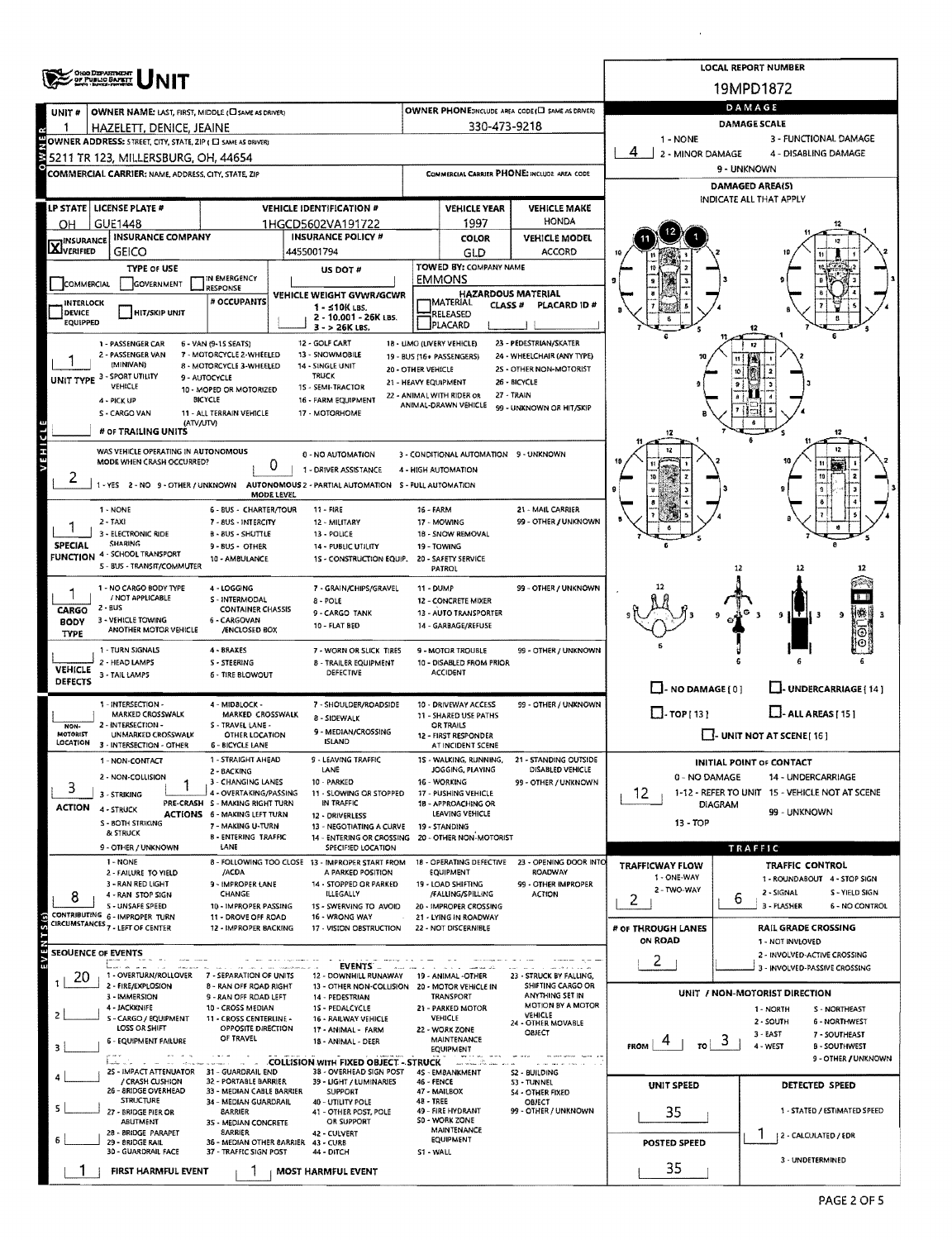